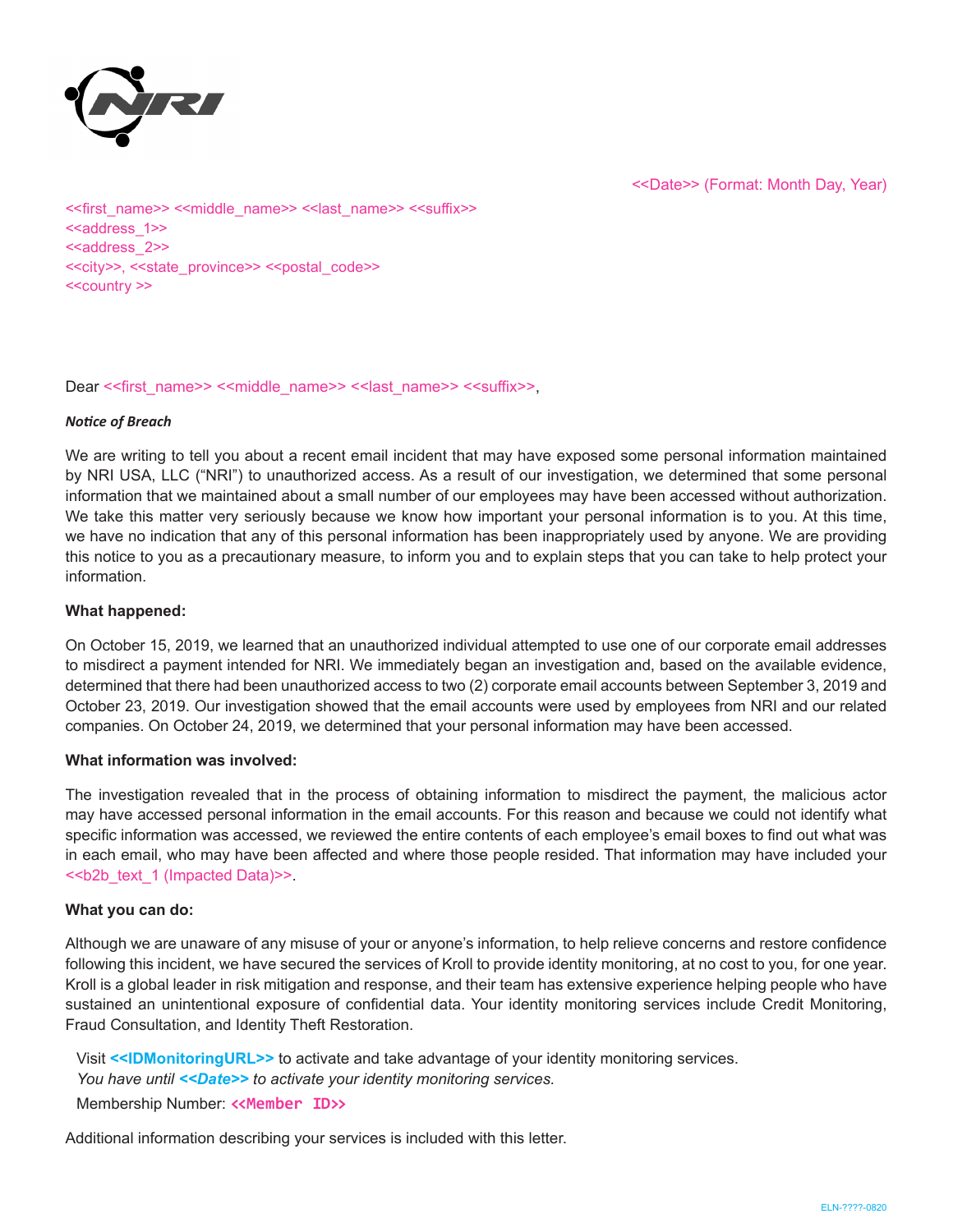# **What we are doing:**

When we discovered this incident, we immediately disabled the affected email accounts and had the users reset their passwords. To further enhance email and network security and to help prevent similar occurrences in the future, we have taken or will be taking the following steps:

- 1. Adding two-factor authentication for remote access to Office 365 services, including email;
- 2. Regular review of all remote logins to corporate email accounts;
- 3. Network-wide review of all forwarding rules;
- 4. Strengthening our filtering to help block dangerous emails;
- 5. Updating our response procedures to more quickly and effectively respond to incidents;
- 6. Adding a warning about phishing attempts and attempts to re-route payments to all emails; and
- 7. Enhancing our cyber training and providing regular communications in order to increase cyber awareness.

In addition, we are taking steps to mitigate any potential misuse of your information by offering you identity monitoring services and providing notice of this incident to appropriate regulators.

# **For important information:**

Please know that the protection and security of your personal information is of our utmost priority, and we sincerely regret any concern or inconvenience that this matter may cause you. If you have any questions, please do not hesitate to call 1-???-???-????, Monday through Friday, 6:00 a.m. to 3:30 p.m. Pacific Time.

Very truly yours,

 $k_{\rm los}$  (A

Dean Stainton, CPHR Director of People Experience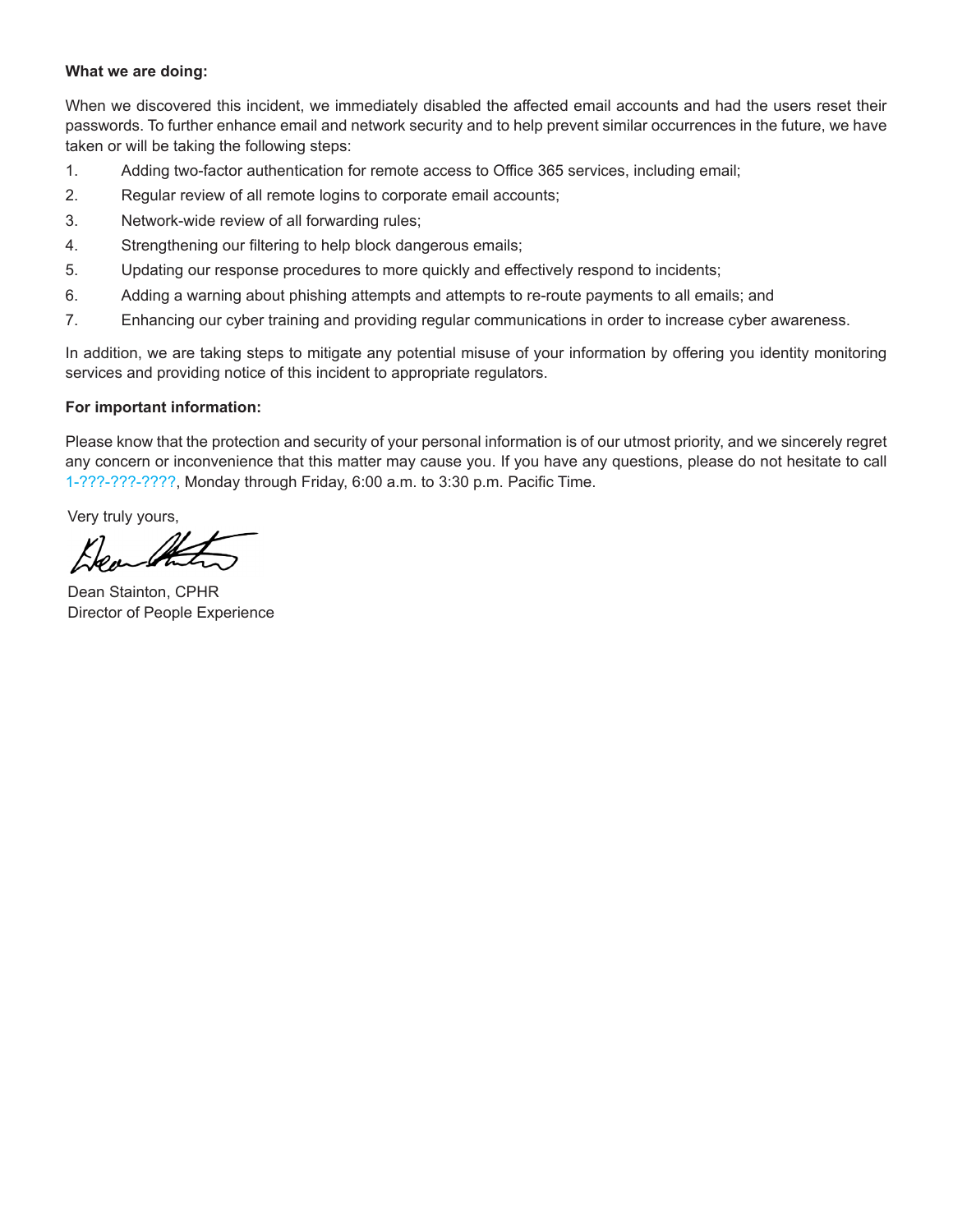# *Additional Important Information*

**For residents of** *Hawaii, Michigan, Missouri, Virginia, Vermont,* **and** *North Carolina***:** It is recommended by state law that you remain vigilant for incidents of fraud and identity theft by reviewing credit card account statements and monitoring your credit report for unauthorized activity.

#### **For residents of** *Illinois***,** *Iowa***,** *Maryland***,** *Missouri, North Carolina***,** *Oregon***, and** *West Virginia***:**

It is required by state laws to inform you that you may obtain a copy of your credit report, free of charge, whether or not you suspect any unauthorized activity on your account. You may obtain a free copy of your credit report from each of the three nationwide credit reporting agencies. To order your free credit report, please visit www.annualcreditreport.com, or call toll-free at 1-877-322-8228. You can also order your annual free credit report by mailing a completed Annual Credit Report Request Form (available at https://www.consumer.ftc.gov/articles/0155-free-credit-reports) to: Annual Credit Report Request Service, P.O. Box 105281, Atlanta, GA, 30348-5281.

#### **For residents of** *Iowa***:**

State law advises you to report any suspected identity theft to law enforcement or to the Attorney General.

#### **For residents of** *Oregon***:**

State laws advise you to report any suspected identity theft to law enforcement, including the Attorney General, and the Federal Trade Commission.

#### **For residents of** *Maryland, Rhode Island, Illinois, New York, and North Carolina:*

You can obtain information from the Maryland and North Carolina Offices of the Attorney General and the Federal Trade Commission about fraud alerts, security freezes, and steps you can take toward preventing identity theft.

**Maryland Office of the Attorney General** Consumer Protection Division 200 St. Paul Place Baltimore, MD 21202 1-888-743-0023 www.oag.state.md.us **Rhode Island Office of the Attorney General** Consumer Protection 150 South Main Street Providence RI 02903 1-401-274-4400 www.riag.ri.gov

**North Carolina Office of the Attorney General** Consumer Protection Division 9001 Mail Service Center Raleigh, NC 27699-9001 1-877-566-7226 www.ncdoj.com

**Federal Trade Commission** Consumer Response Center 600 Pennsylvania Ave, NW Washington, DC 20580 1-877-IDTHEFT (438-4338) www.ftc.gov/idtheft

**New York Office of the Attorney General** Bureau of Consumer Frauds & Protection The Capitol Albany, NY 12224-0341 1-800-771-7755 https://ag.ny.gov/ consumer-frauds/ identity-theft

**For residents of** *Massachusetts***:** It is required by state law that you are informed of your right to obtain a police report if you are a victim of identity theft

#### **For residents of all states:**

**Fraud Alerts:** You can place fraud alerts with the three credit bureaus by phone and online with Equifax (https://assets.equifax.com/ assets/personal/Fraud\_Alert\_Request\_Form.pdf); TransUnion (https://www.transunion.com/fraud-alerts); or Experian (https:// www.experian.com/fraud/center.html). A fraud alert tells creditors to follow certain procedures, including contacting you, before they open any new accounts or change your existing accounts. For that reason, placing a fraud alert can protect you, but also may delay you when you seek to obtain credit. As of September 21, 2018, initial fraud alerts last for one year. Victims of identity theft can also get an extended fraud alert for seven years. The phone numbers for all three credit bureaus are at the bottom of this page.

**Monitoring:** You should always remain vigilant and monitor your accounts for suspicious or unusual activity.

**Security Freeze:** You also have the right to place a security freeze on your credit report. A security freeze is intended to prevent credit, loans, and services from being approved in your name without your consent. To place a security freeze on your credit report, you need to make a request to each consumer reporting agency. You may make that request by certified mail, overnight mail, regular stamped mail, or by following the instructions found at the websites listed below. The following information must be included when requesting a security freeze (note that if you are requesting a credit report for your spouse or a minor under the age of 16, this information must be provided for him/her as well): (1) full name, with middle initial and any suffixes; (2) Social Security number; (3) date of birth; (4) current address and any previous addresses for the past five years; and (5) any applicable incident report or complaint with a law enforcement agency or the Registry of Motor Vehicles. The request must also include a copy of a government-